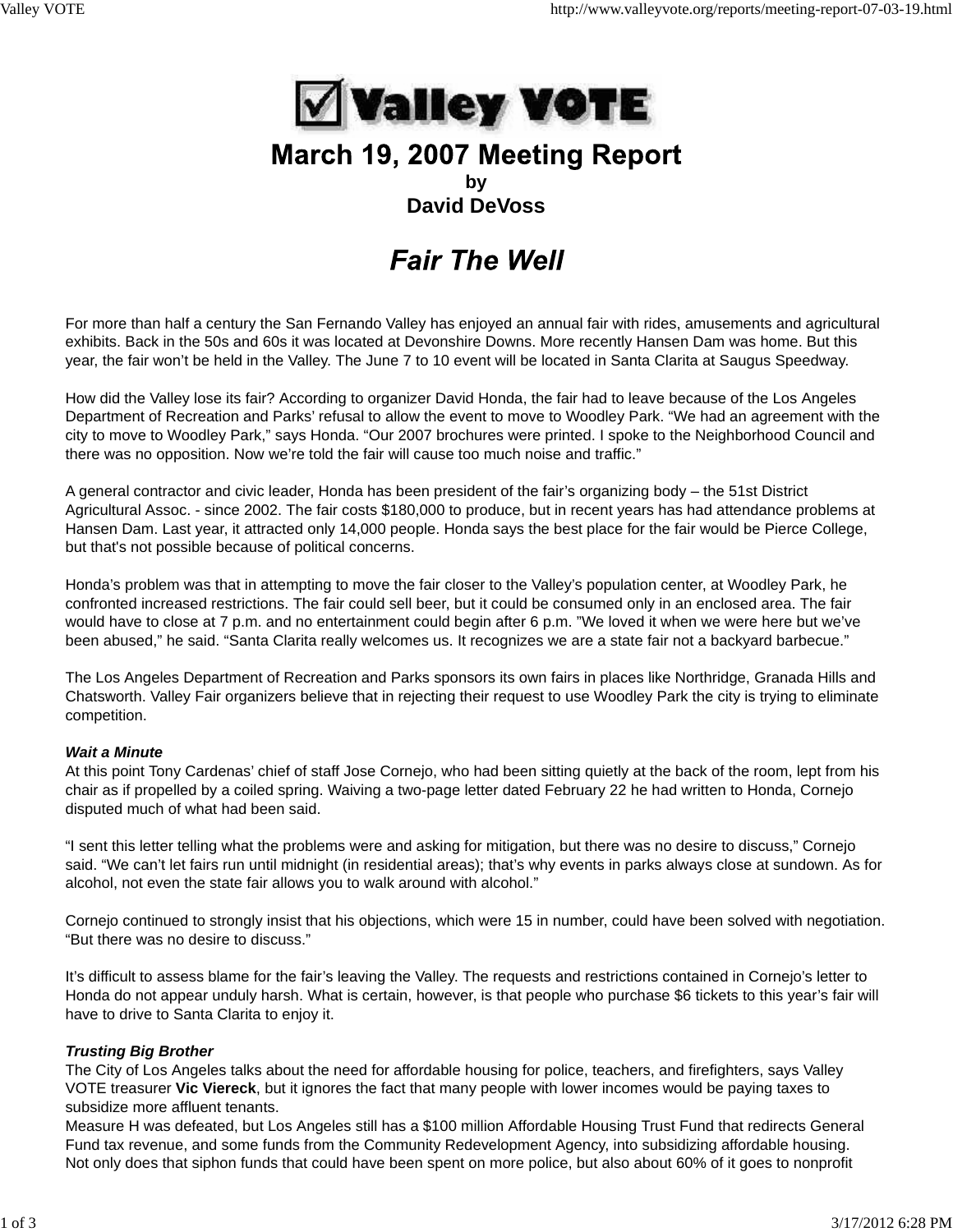affordable housing corporations. Since these corporations are tax exempt, reduced property taxes are paid on properties occupied by people who consume public services. Observes Viereck "Even without ballot items like Measure H, our local tax base continually is undermined by imprudent housing policies."

#### *Spam in a Can*

The event of the week, reports **Denny Schneider** , Valley VOTE's emissary to Los Angeles World Airports (LAWA), is the simultaneous landing of the Airbus A380 in Los Angeles and New York City. The arrival of the world's biggest passenger aircraft, served to verify that LAX can accommodate the A380 when the first commercial passenger versions aircraft are delivered to Qantas next year.

In other news, Schneider confirms that Van Nuys Airport, the largest general aviation airport in California, is scheduled to receive a noise monitoring system upgrade next year. Data collected will support the on-going Part 161 Study that could result in a prohibition of Stage 2 jet aircraft landing at the airport. The upgrade will include a new, web accessible, radar tracking system. As part of the upgrade the number of monitoring stations will be doubled from seven to 14.

#### *Condo Conversions*

**Pauline Tallent** , chair of Valley VOTE's land use committee, reports that the City Council will vote March 28th on a measure that essentially will eliminate condo conversions, the lowest affordable entry housing level in the city. "The measure is onerous," says Tallent, "since it will increase housing production fees by 198%, eliminating any margin or profit for developers."

Universal Studios has long-term plans for the 391 acres that constitute the largest television and movie studio in the world. Universal's plan conforms to the smart growth tenants of Vision 2020, the committee chaired by Bob Scott of the Economic Alliance.

#### *What's Up with Neighborhood Councils?*

The Valley Alliance of Neighborhood Councils recently celebrated its fourth anniversary yet still do not have the right to appeal development approvals, says **Polly Ward**, head of Valley VOTE's Neighborhood Council committee. So much for neighborhood empowerment.

That the bedrock of LA democracy is a foundation of shifting sand should come as no surprise, says Ward, who explained the Facts of Life this way:

"A grandmother's sitting in a rocking chair when one of the children surrounding her asks, "Grammy, do all fairy tales start with *Once Upon a Time*? "No darling," says the grandmother. "There is a whole series of fairy takes that begin with "*If Elected I Promise*."

#### *Measure R – the Saga Continues*

The legality of Measure R, the deceptive local ballot measure that promised ethics reform but instead changed from two to three the terms city council members can hold office, finally will go to court April 11. Valley resident **David Hernandez** , assisted by Judicial Watch in Washington, DC argues that the measure is unconstitutional since it improperly commingled the term limit and ethics issues.

#### *Valley VOTE Mission Statement*

Valley VOTE, a diverse coalition of San Fernando Valley residents, business people, educators, community activists and organizations is committed to exploring and implementing programs that empower the people of the San Fernando Valley and the City of Los Angeles, including opportunities to improve local governance, education and public participation on policy matters.

*Please forward this Email to interested individuals and organizations. If you would like to be removed from our distribution list please send an Email to javittisr@cs.com.*